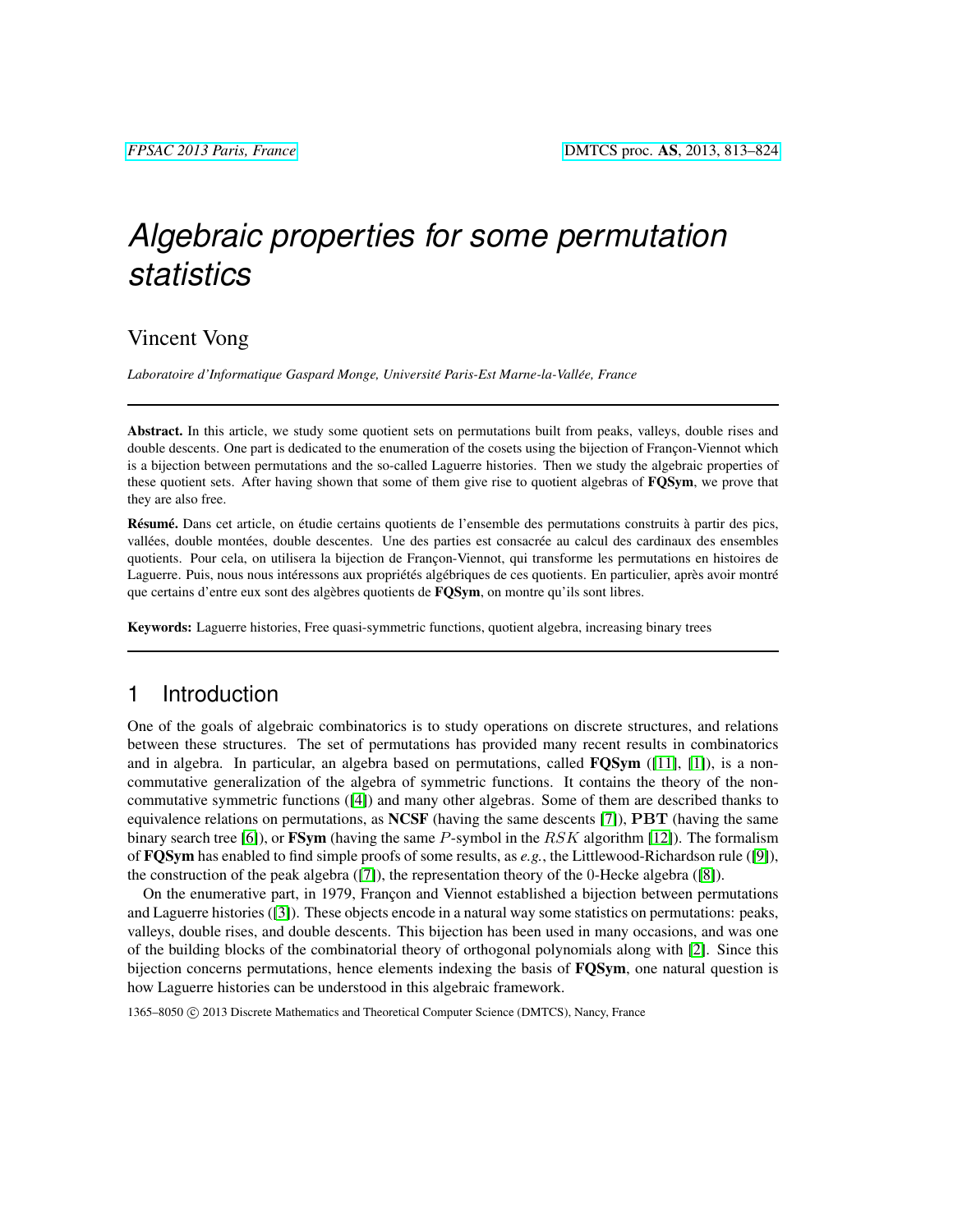A first approach is given here: indeed, some statistics have enabled us to build some subalgebras and/or quotient algebras of FQSym. So one can ask whether among the four statistics peaks, valleys, double rises, and double descents, some statistics allow one to build quotient algebras. In our case, we will see that some of them we can indeed construct some quotient algebras of FQSym.

We begin by recalling some classical definitions and the bijection of Francon-Viennot. Then we compute the cardinality of the different quotient sets. Finally, the algebraic aspect is tackled: we first study sets defining quotient algebras of **FOSym**, and then show that these algebras are free.

## 2 Definitions and bijection of Francon-Viennot

#### *2.1 Some statistics on permutations*

Let us denote by  $\mathfrak{S}_n$  the set of permutations of size n and by  $\mathfrak{S} = \bigcup_n \mathfrak{S}_n$ . Let  $\sigma$  be in  $\mathfrak{S}_n$ , and i in  $[1, n]$ . Since we want to define the type of any value by comparing it to its left and right neighbours, we need to fix some conventions for  $\sigma(0)$  and  $\sigma(n + 1)$ . Up to simple transforms, there are only two distinct conventions:  $\sigma(0) = 0$ ,  $\sigma(n+1) = 0$ , and  $\sigma(0) = 0$ ,  $\sigma(n+1) = \infty$ . Then  $\sigma(i)$  is called:

| if $\sigma(i-1) < \sigma(i) > \sigma(i+1)$ ,                          |
|-----------------------------------------------------------------------|
| if $\sigma(i-1) > \sigma(i) < \sigma(i+1)$ ,                          |
| if $\sigma(i-1) < \sigma(i) < \sigma(i+1)$ ,                          |
| -a <i>double descent</i> if $\sigma(i-1) > \sigma(i) > \sigma(i+1)$ . |
|                                                                       |

For example, with the convention 0-0, the permutation  $27416358$  has the peaks set  $\{7, 6, 8\}$ , the valleys set  $\{1, 3\}$ , the double rises set  $\{2, 5\}$ , and the double descents set  $\{4\}$  (graphical representation of definitions on Figure [1\)](#page-1-0). Note that these statistics extend directly to words over  $\mathbb N$  with no repeating letters.



<span id="page-1-0"></span>Figure 1: Graphical representation of the permutation 27416358.



<span id="page-1-1"></span>Figure 2: A Laguerre history of size 7.

From now on, we shall work with the convention 0-0, the case  $0-\infty$  being essentially the same. Indeed, by embedding  $\mathfrak{S}_n$  in  $\mathfrak{S}_{n+1}$  by adding  $n+1$  as fixed point for a permutation of size n, we come back to the case 0-0. By slightly adapting the proofs, all results of the case 0-0 transpose to the case 0- $\infty$ .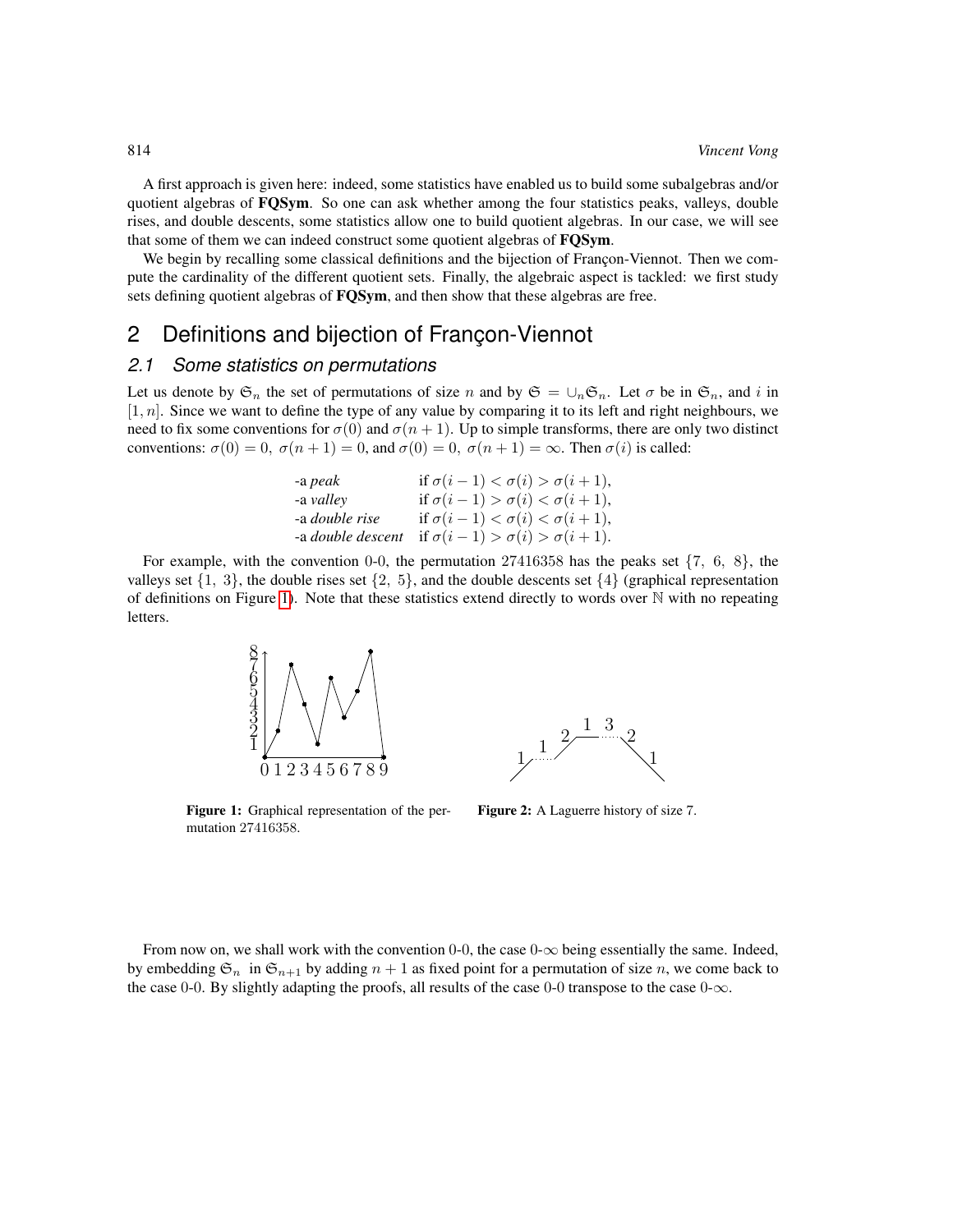#### *2.2 The algebra of free quasi-symmetric functions FQSym*

Let w be a word over N. Recall that the shifted word  $w[k]$  is the word in which each letter of w is shifted by k: if  $w = w_1 \cdots w_n$ , then  $w[k] = (w_1 + k) \cdots (w_n + k)$ . The shuffle product is defined by induction as follows:

$$
- \epsilon \sqcup a = a \sqcup \epsilon = a,
$$

 $- w = au, v = bt, w \sqcup v = a(u \sqcup v) + b(w \sqcup t)$ , where a and b are letters.

The shifted shuffle of  $\sigma \in \mathfrak{S}_n$  and  $\tau$  is denoted by  $\sigma \square \tau$ , and is equal to  $\sigma \square \tau[n]$ . For example, the shifted shuffle product of  $\sigma = 12$  and  $\tau = 21$  is

$$
\sigma \ \overline{\sqcup}\ \tau = 1243 + 1423 + 1432 + 4123 + 4132 + 4312. \tag{1}
$$

The algebra **FQSym** is generated by the basis  $\langle \mathbf{F}_{\sigma} \rangle_{\sigma \in \mathfrak{S}}$  and has the following product formula:

$$
\mathbf{F}_{\sigma}\mathbf{F}_{\tau} = \sum_{\nu \in \sigma \bar{\mathbb{u}}\tau} \mathbf{F}_{\nu}.
$$
 (2)

More details about **FQSym** can be found in [\[1\]](#page-11-1).

## 2.3 The bijection of Francon-Viennot

Let us now introduce the bijection of Françon-Viennot. It is a bijection between permutations and the so-called Laguerre histories. All details can be found in [\[3\]](#page-11-8).

#### *2.3.1 Laguerre histories*

A Laguerre history of size n is a positive valued path, beginning at  $(0, 0)$ , ending at  $(n, 0)$  staying above the horizontal axis, with four types of steps:  $(1, 1)$ ,  $(1, -1)$ ,  $(1, 0)$ , and an another type of horizontal step,  $(1, 0)$ . The *i*-th step has an integer value between 1 and  $\gamma(i)$ , where  $\gamma$  is the following function:

 $-\gamma(1) = 1,$  $-\gamma(i+1) = \gamma(i)$  if the i-th step is  $(1,0)$  or  $(1,0)$ ,  $-\gamma(i+1) = \gamma(i) + 1$  if the i-th step is  $(1, 1)$ ,

 $-\gamma(i + 1) = \gamma(i) - 1$  if the i-th step is  $(1, -1)$ .

Figure [2](#page-1-1) shows an example of a Laguerre history h of size 7, where  $\overline{(1,0)}$  is represented as a dotted line. On this example, the corresponding function  $\gamma$  takes the successive values 1, 2, 2, 3, 3, 3, 2. Let  $LH(n)$  be the set of Laguerre histories of size n.

#### *2.3.2 The bijection of Franc¸on-Viennot*

Let h be a Laguerre history of size  $n-1$  and let us build the corresponding permutation  $\sigma$  of size n. The algorithm starts with the word  $w = \infty$ , and we transform this word by applying some rules. One reads the Laguerre history from left to right and, for each step transforms  $w$  as follows: if  $t$  is the type of the *i*-th step of h, and j its weight, the j-th  $\infty$  of w is replaced by:

$$
\begin{cases}\ni & \text{if } t \text{ is } (1, -1), \\
\infty i \infty & \text{if } t \text{ is } (1, 1), \\
i \infty & \text{if } t \text{ is } (1, 0), \\
\infty i & \text{if } t \text{ is } (1, 0).\n\end{cases}
$$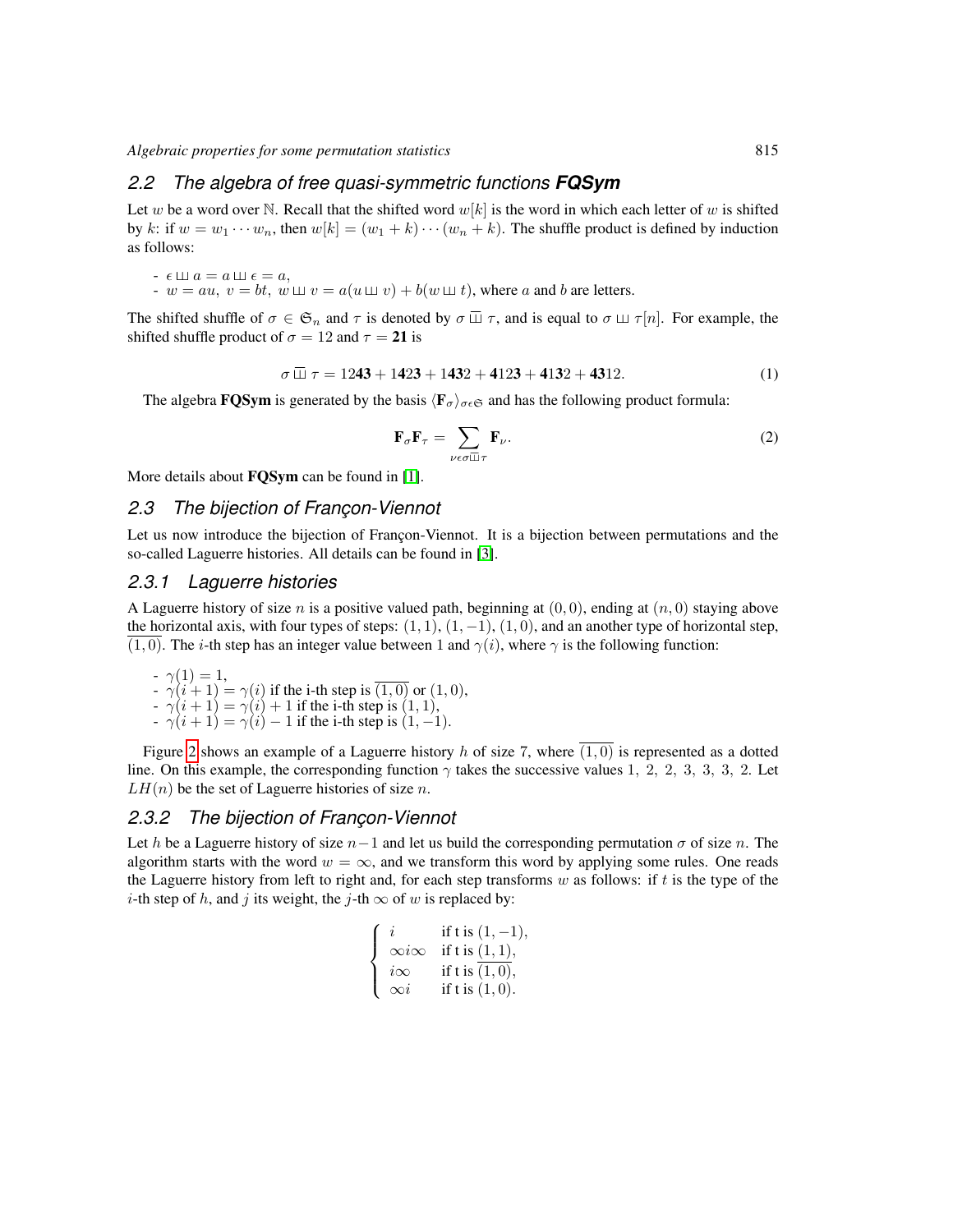Finally, the last  $\infty$  is changed into n.

For example, the Laguerre history shown Figure [2](#page-1-1) gives the following steps:

$$
\infty \xrightarrow{1} \infty 1 \infty \xrightarrow{2} 2 \infty 1 \infty \xrightarrow{3} 2 \infty 1 \infty 3 \infty \xrightarrow{4} 2 \infty 41 \infty 3 \infty
$$
  

$$
\xrightarrow{5} 2 \infty 41 \infty 35 \infty \xrightarrow{6} 2 \infty 41635 \infty \xrightarrow{7} 2741635 \infty \xrightarrow{8} 27416358.
$$
 (3)

So its corresponding permutation is  $\sigma = 27416358$ . Since each step of the construction is reversible, it induces a bijection between Laguerre histories of size  $n-1$  and  $\mathfrak{S}_n$ . Note that with the convention 0-0, the type of a step of a Laguerre history and the type of the corresponding value in  $\sigma$  in one-to-one correspondence. Indeed, the i-th step of h is respectively  $(1, -1)$ ,  $(1, 1)$ ,  $(1, 0)$ , or  $(1, 0)$ , when i is respectively a peak, a valley, a double rise, or a double descent in  $\sigma$ .

## 3 Enumeration of the quotient sets

Given the four types of statistics on  $\mathfrak{S}_n$ , we construct some quotient sets on  $\mathfrak{S}_n$  as follows: consider a partition  $(A_1, \dots, A_p)$  of  $\{P, V, Dr, Dd\}$ . Then two permutations belong to the same class if and only if they have identical unions of sets of statistics for all the  $A_i$ . For example, if we choose (P, V, Dr, Dd), the equivalence relation consists in having the same peaks, valleys, double rises and double descents. At  $n = 3$ , there are five equivalence classes, 213 and 312 belonging to the same class. If we choose to regroup peaks, valleys and double descents, the equivalence relation consists in having the same double rises set, and we will denote it by (P ∪ V ∪ Dd, Dr). For example, 13245 and 14532 are in the same class for the second relation, but not for the first one. Indeed, the four sets respectively are  $(\{3, 5\}, \{2\}, \{1, 4\})$ ,  $\varphi$ ) and  $(\{5\}, \varphi, \{1, 4\}, \{2, 3\})$ . So the permutations do not belong to the same (P, V, Dr, Dd) class but they do belong to same (P ∪ V ∪ Dd, Dr) since both sets are  $({2, 3, 5}, {1, 4})$ .

Thanks to the bijection of Françon-Viennot, each type of statistics is interpreted as a type of step. So two permutations of size n are in the same class for  $(P, V, Dr, Dd)$  if and only if they have the same unvalued Laguerre histories of size  $n-1$ , which are the Motzkin paths with two types of horizontal steps. Since each type of step represents one type of statistics, and since (P, V, Dr, Dd) is represented by the unvalued Laguerre histories, the other quotients are obtained by identifying the corresponding types of steps on the unvalued Laguerre histories. For example, if we identify the peaks with the valleys, we identify the steps  $(1, -1)$  and  $(1, 1)$  in the Laguerre histories.

#### *3.1 The quotient set (P, V, Dr, Dd)*

Thanks to the bijection, (P, V, Dr, Dd) is in bijection with the unvalued Laguerre histories of size  $n-1$ , and hence is enumerated by the  $n$ -th Catalan number. The full proof is presented in [\[3\]](#page-11-8).

#### *3.2 The quotient set (P, V, Dr* ∪ *Dd)*

In this case, the two types of horizontal steps are identified. Therefore,  $(P, V, Dr \cup Dd)$  has a one-toone correspondence with the Motzkin paths of size  $n-1$ . The representatives are given by the Laguerre histories with all horizontal steps equal to  $(1, 0)$ .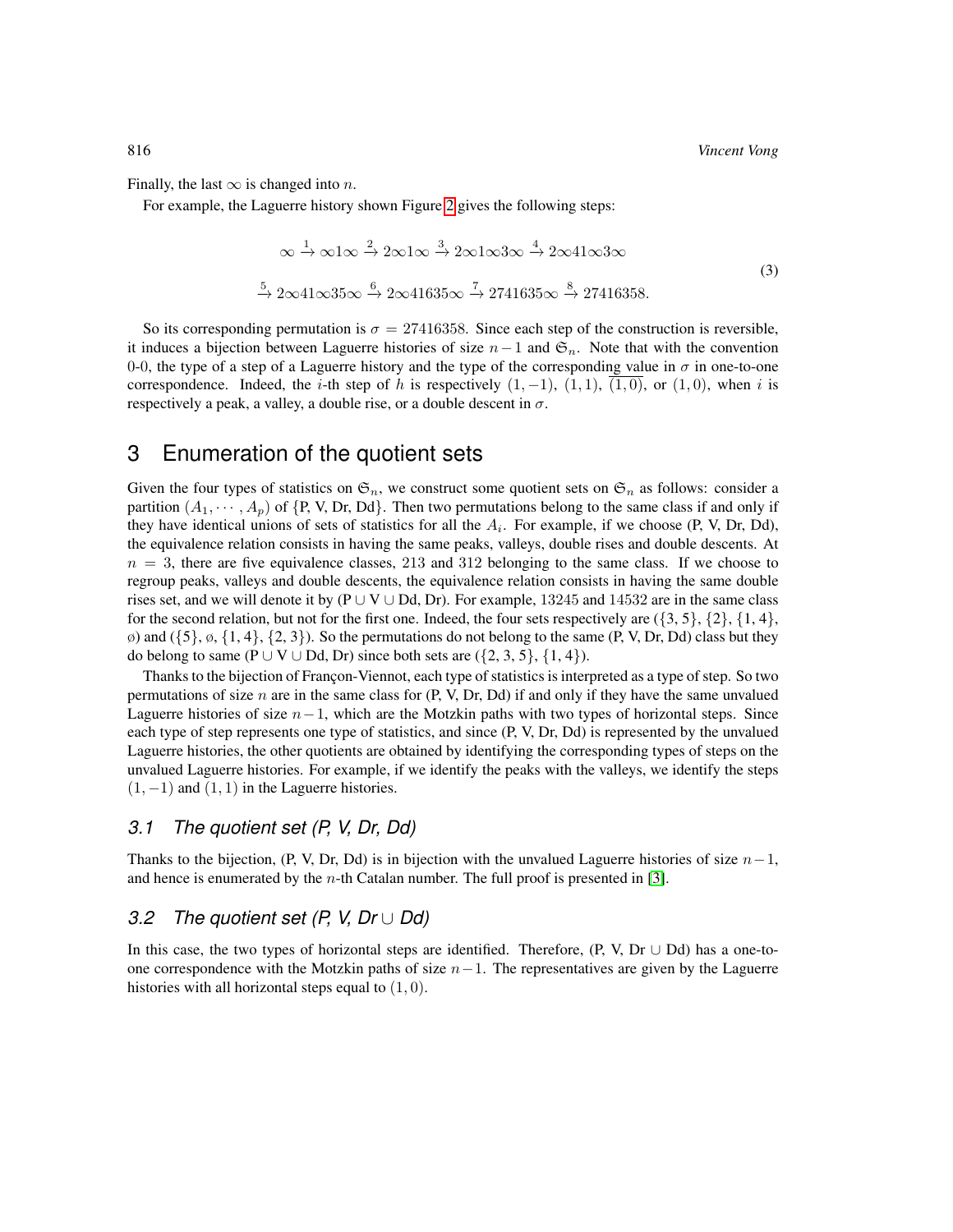## *3.3 The quotient set (P* ∪ *V, Dr, Dd)*

In this case, the type of steps  $(1, 1)$  and  $(1, -1)$  are identified. Note that in an unvalued Laguerre history, there is always the same number k of steps  $(1, 1)$  and  $(1, -1)$ . Let k be an integer between 0 and  $\frac{n-1}{2}$ . Since the horizontal steps can be anywhere, we have to select  $n-1-2l$  steps in the set  $\{1, \dots, n-1\}$ . These steps may be  $(1,0)$  or  $(1,0)$ , hence two choices. So we get the following formula for the number of classes:

$$
\sum_{k=0}^{\frac{n-1}{2}} \binom{n-1}{n-1-2k} 2^{n-1-2k} = \sum_{k=0}^{\frac{n-1}{2}} \binom{n-1}{2k} 2^{n-1-2k} = \frac{(2+1)^{n-1} + (2-1)^{n-1}}{2}.
$$
 (4)

Thus, the number of classes is  $\frac{3^{n-1}+1}{2}$ . Let us give one representative of each class in term of unvalued Laguerre history. If there are  $n-1-2l$  horizontal steps, there are  $2k$  steps which are not. We take the first such k steps to be of type  $(1, 1)$ , and the others to be of type  $(1, -1)$ .

## *3.4 The quotient sets (P* ∪ *V* ∪ *Dd, Dr) and (P* ∪ *V* ∪ *Dr, Dd)*

Reversing dotted and not dotted horizontal steps is an involution on unvalued Laguerre histories. In terms of types of statistics, it sends two permutations having the same double rises into two permutations having the same double descents and vice versa, and preserves the peaks and the valleys. As a consequence, these two quotients are in bijection. Therefore, we only study the case of (P  $\cup$  V  $\cup$  Dd, Dr). Here, for each step, we can decide if it is or not a dotted horizontal step. So we have at most  $2^{n-1}$  classes. Conversely, let us choose the dotted horizontal steps. Then the other steps can be taken as non dotted horizontal steps, which gives an unvalued Laguerre history. So there are  $2^{n-1}$  classes.

## *3.5 The quotient sets (P, Dr* ∪ *V* ∪ *Dd) and (V, Dr* ∪ *P* ∪ *Dd)*

First, we observe that reading the unvalued Laguerre histories right to left is an involution. In terms of types of statistics, it sends two permutations having the same peaks into two permutations having the same valleys, and vice versa, and preserves the double rises and double descents. So, the quotient sets (P, Dr ∪  $V \cup Dd$ ) and (V, Dr  $\cup P \cup Dd$ ) are in bijection. Now, for (P, Dr  $\cup V \cup Dd$ ), identify the steps  $(1, 0)$ ,  $(1, 0)$ , and (1, 1). We then obtain a left factor of a Dyck path of length  $n-1$ . Conversely, given a left factor of a Dyck path, if there are k steps equal to  $(1, -1)$ , we keep the k first steps equal to  $(1, 1)$ , and change the other steps equal to  $(1, 1)$  into  $(1, 0)$ . We then get an unvalued Laguerre history. Thus the equivalence classes are in bijection with the left Dyck factors, which are enumerated by the central binomial of  $n-1$ [\[13\]](#page-11-10)(A001405).

## *3.6 The quotient sets (P, Dr, V* ∪ *Dd), (P, Dd, V* ∪ *Dr), (P* ∪ *Dd, V, Dr) and (P* ∪ *Dr, V, Dd)*

With the involutions consisting in reading from right to left or reversing dotted and not dotted horizontal steps, these four quotient sets are in bijection. So, it is enough to study the case (P, Dr, V  $\cup$  Dd). Here, the type of steps  $(1, 1)$  and  $(1, 0)$  are identified with the step  $(1, 1)$ . So we obtain a left factor of a Motzkin path of size  $n-1$ . Conversely, if we take a left factor of a Motzkin path, if there are k steps of type  $(1, -1)$ , we keep the first k steps of type  $(1, 1)$ , and change the others into  $(1, 0)$ . So we obtain an unvalued Laguerre history for each left factor of a Motzkin path. So (P, Dr, V  $\cup$  Dd) is enumerated by the left factors of Motzkin paths of size  $n-1$  which are in bijection with the directed animals of size  $n-1$  [\[13\]](#page-11-10)(A005773).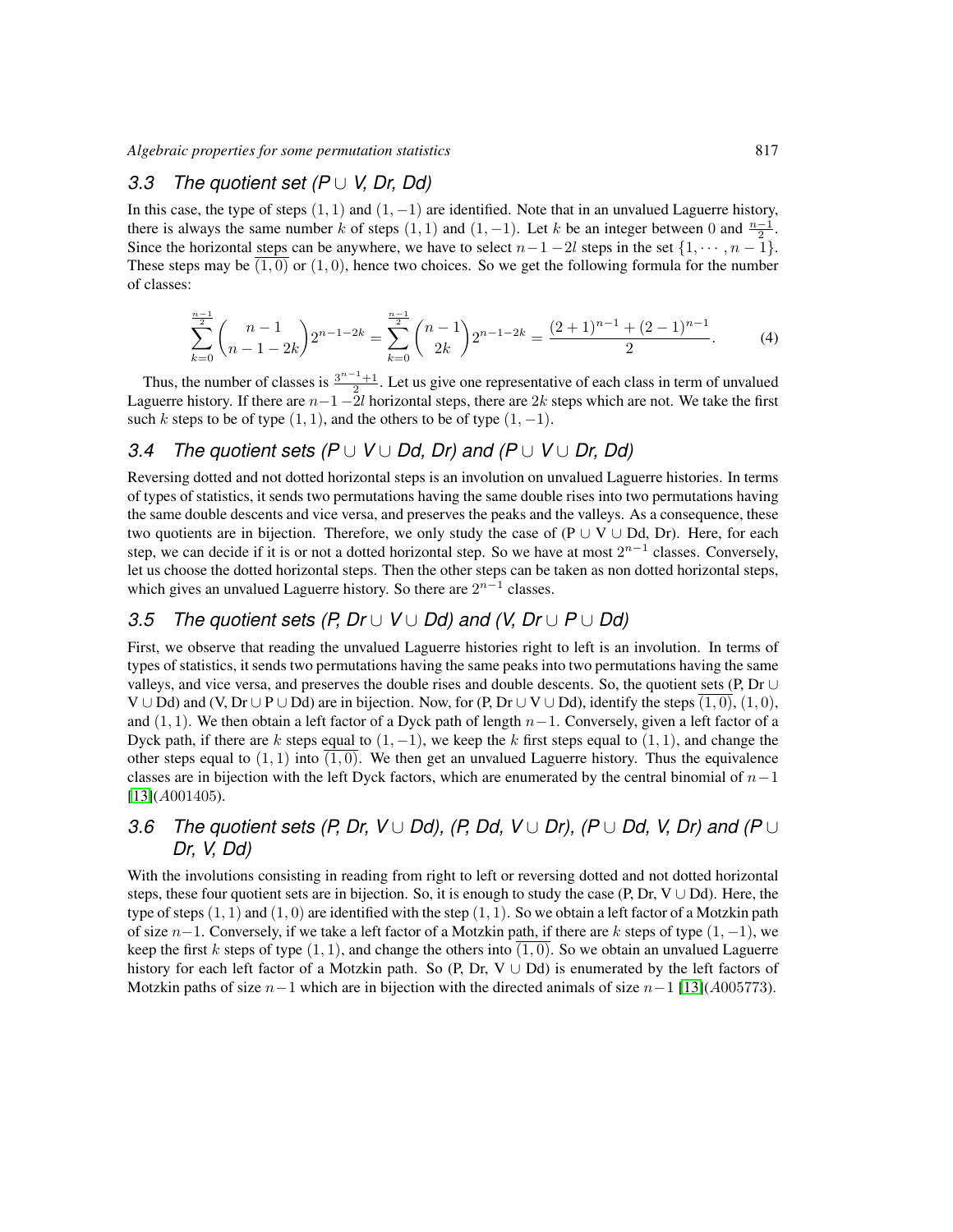#### *3.7 The quotient set (P* ∪ *V, Dr* ∪ *Dd)*

Here, the steps  $(1, -1)$  and  $(1, 1)$  are identified. We also identify the step  $(1, 0)$  with the step  $(1, 0)$ . By the same arguments as in the case (P  $\cup$  V, Dr, Dd), we show that the number of classes is  $2^{n-2}$ .

## *3.8 The quotient sets (P* ∪ *Dr, V* ∪ *Dd) and (P* ∪ *Dd, V* ∪ *Dr)*

By reading from right to left, these two quotient sets are in bijection. Here, we are identifying  $(1, -1)$ with  $\overline{(1,0)}$ , and  $(1,1)$  with  $(1,0)$ . So the number of classes is smaller than or equal to  $2^{n-1}$ . Since the representatives are given by the paths without  $(1, 1)$  and  $(1, -1)$ , the number of classes is indeed  $2^{n-1}$ .

## 4 The quotient algebras of **FQSym**

In recent papers, many quotients of **FQSym** have been constructed from statistics on permutations ([\[5\]](#page-11-11), [\[12\]](#page-11-5), [\[7\]](#page-11-3)). For example, the algebra  $QSym$  is the quotient algebra of **FQSym** where  $\mathbf{F}_{\sigma}$  and  $\mathbf{F}_{\tau}$  are identified if  $\sigma$  and  $\tau$  have the same descents. Since we have built some quotient sets in  $\mathfrak{S}_n$  for each n, it is natural to check if there are some quotient algebras in **FQSym** induced by these equivalence relations. To this aim, we first recall some notions on increasing binary trees. Indeed, our statistics interpret directly on these combinatorial structures. Then we will study all cases beginning with the quotient set (P, V, Dr, Dd).

#### *4.1 Increasing binary trees*

The notion of increasing binary trees appears in  $[2]$  as tournament trees. Let  $A$  be a totally ordered alphabet. Let w be a word on A, with no repeated letters. If w is the empty word (denoted by  $\epsilon$ ), then the corresponding tree (denoted by  $T(w)$ ) is a leaf. Otherwise, we write  $w = w_1 a w_2$ , where a is the smallest letter in  $w$ . The corresponding increasing binary tree is recursively built as follows: the letter  $a$  is the root, the left subtree is the increasing binary tree associated with  $w_1$ , and the right subtree is the increasing binary tree associated with  $w_2$ . Note that here an increasing binary tree is a complete binary tree, where all internal nodes are labelled, and the leaves are not.

#### *4.1.1 The grafting operation*

Let T and T' be two trees, let l be a leaf of T. The *graft* of T' on T at position l is the substitution of l by  $T^{\prime}$ .

$$
\begin{array}{ccc}\nT\setminus\{l\} & T' & \to & T\setminus\{l\} \\
\downarrow & & & T' \\
l & & & T'\n\end{array}
$$

## <span id="page-5-0"></span>*4.1.2 Increasing binary trees and shifted shuffle*

Let  $\sigma$  and  $\tau$  be two permutations, and w in  $\sigma \square \tau$ . We can write w as:  $w = \tau^{(1)} \sigma_1 \cdots \sigma_n \tau^{(n+1)}$ , where  $\tau[n] = \tau^{(1)} \cdots \tau^{(n+1)}$ , and  $\tau^{(i)}$  may be an empty word. Then  $T(w)$  is the tree built as follows: in the tree  $T(\sigma)$ , graft the tree of the word  $\tau^{(i)}$  at its *i*-th leaf (in the infix order).

Conversely, if we decompose  $\tau[n] = \tau^{(1)} \cdots \tau^{(n+1)}$ , with  $\tau^{(i)}$  a factor of  $\tau[n]$  (maybe empty), and graft at the *i*-th leaf (in the infix order) of  $T(\sigma)$  the tree  $T(\tau^{(i)})$ , we obtain an increasing binary tree T'. By reading T' in infix order, we get a w which is in  $\sigma \Box \tau$ . or example, let  $\overline{\sigma} = \overline{2413}$ ,  $\tau = 3.2.14$ . The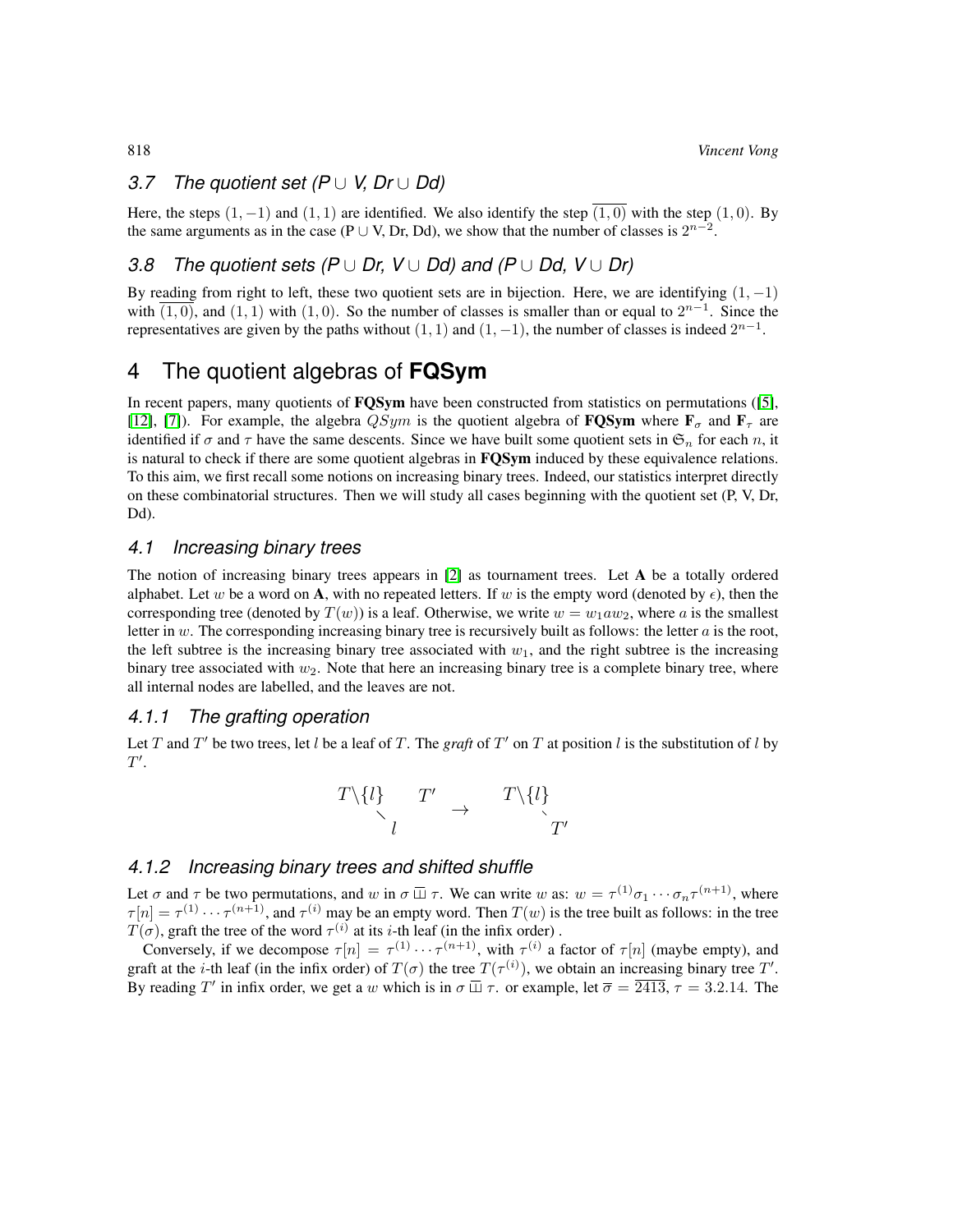word  $w = 27416358$  decomposes as  $\overline{27416358}$  in  $\sigma \overline{\sqcup} \tau$  (the empty words are forgotten) and  $T(w)$  is represented igure [3.](#page-6-0)



<span id="page-6-0"></span>Figure 3: The increasing binary tree of 27416358.

#### *4.1.3 Increasing binary trees and permutations*

Let us recall that there is a classical bijection between the permutations of size  $n$ , and the complete increasing binary trees with n internal nodes labelled by  $\{1, \dots, n\}$ . A permutation  $\sigma$  is sent to its increasing binary tree. Conversely, by reading an increasing binary tree in infix order, we obtain its corresponding permutation. Let us see how the types of statistics are interpreted in the increasing binary tree. Let  $\sigma$  be in  $\mathfrak{S}_n$ , i a letter in  $\sigma$ , and  $T(\sigma)$  the corresponding increasing tree. Note that depending on *i* being a peak, a valley, a double rise, or a double descent in  $\sigma$ , the node *i* in  $T(\sigma)$  has respectively zero labelled child, two labelled children, one labelled child to the left or to the right (see the exemple Figure [3\)](#page-6-0).

#### *4.2 The quotient algebras of FQSym*

Let us consider one equivalence relation  $\sim$  in G. This relation induces a quotient of **FQSym**, by identifying  $\mathbf{F}_{\tau}$  and  $\mathbf{F}_{\tau}$  if  $\sigma \sim \tau$ . Proving that this quotient is well-defined is equivalent to prove that if  $\sigma$  and  $\tau$  are equivalent then for all s in G, there exists a bijection  $\phi$  between  $\sigma \overline{w} s$  and  $\tau \overline{w} s$ , a bijection  $\psi$  between  $s \overline{\perp} \sigma$  and  $s \overline{\perp} \tau$  such that each element in  $\sigma \overline{\perp} s$  or in  $s \overline{\perp} \sigma$  are respectively equivalent to their image by  $\phi$  or  $\psi$ .

#### *4.2.1 The quotient by the four types of statistics*

In this Section, we write  $\sigma \sim \tau$  if  $\sigma$  and  $\tau$  belong to the same (P, V, Dr, Dd) class. In terms of trees,  $\sigma \sim \tau$  if and only if for each labelled node of  $T(\sigma)$  and  $T(\tau)$ , the left and right children are of same type (labelled or not). Now, let w be in  $\sigma \square s$ .

**Construction of**  $\phi$ **:** The word w decomposes in the following form:  $w = s^{(1)}\sigma_1 \cdots \sigma_n s^{(n+1)}$ , with  $s[n] = s^{(1)} \cdots s^{(n+1)}$ . Denote by  $(f_1, \dots, f_k)$  the non-empty factors among the  $s^{(i)}$  in order. So we have,  $s[n] = f_1 \cdots f_k$ .

Since w is in  $\sigma \square s$ , we know that  $T(w)$  is obtained by grafting at the *i*-th leaf the tree  $T(s^{(i)})$  (see Section [4.1.2\)](#page-5-0). Let us mark the leaves where the  $T(f_j)$  are grafted and denote by  $p_j$  the father of the leaf where  $T(f_j)$  is grafted (two  $p_j$  may be equal). Note that  $T(f_j)$  may graft at the left or right child of  $p_j$ .

Since  $\sigma$  and  $\tau$  have the same four statistics, all nodes  $p_i$  in  $T(\tau)$  are of the same type as in  $T(\sigma)$ . So the left and right children of  $p_j$  are the same type (labelled or not) in  $T(\sigma)$  and  $T(\tau)$ . Let us then mark in  $T(\tau)$  the children of  $p_j$  where there is a graft of a  $T(f_j)$  in  $T(\sigma)$ . Now, we graft at the *i*-th marked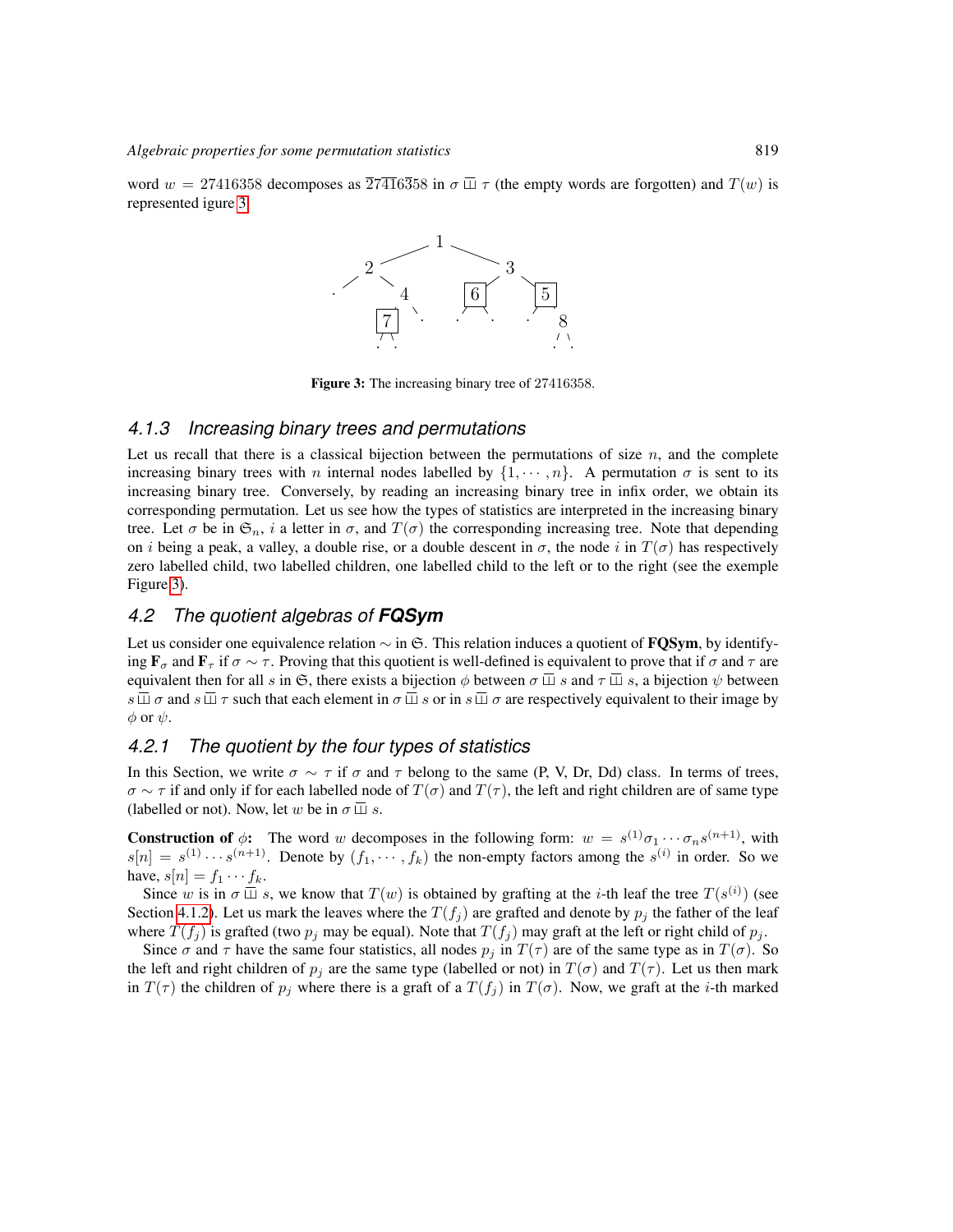820 *Vincent Vong*



<span id="page-7-0"></span>**Figure 4:** Construction of T' with  $\sigma = 3142$ ,  $\tau = 4213$ ,  $s = 51342$ , and  $w = 935714862$ .

leaf of  $T(\tau)$  the tree  $T(f_i)$ . Let T' be this tree. By construction, the  $p_j$  have the same type in  $T(w)$  and T'. Moreover, the other labelled nodes do not change type between type  $T(\sigma)$ ,  $T(s)$  and  $T'$ . So each labelled node of  $T(w)$  and  $T'$  have same type. So the permutation  $\phi(w)$  associated with  $T'$  is in the same equivalence class as w, and belongs to  $\tau \sqcup s$ .

If we apply the same algorithm on  $\phi(w)$ , exchanging the role of  $\tau$  and  $\sigma$ , we find back w. So this operation is a bijection between  $\sigma \square s$  and  $\tau \square s$ . Here is an example of computation of  $\phi$  in Figure [4.](#page-7-0)

**Construction of**  $\psi$ **:** The key ingredient in building  $\psi$  relies on

<span id="page-7-1"></span>**Proposition 4.1** *let*  $\sigma \sim \tau$  *be two words and write*  $\sigma$  *as a concatenation of k words:*  $\sigma = f_1 \cdots f_k$ *. Then there exists a decomposition of*  $\tau = g_1 \cdots g_k$  *such that for each letter a in*  $f_i$ *, the word*  $g_j$  *containing a satisfies that a has same type in*  $f_i$  *and*  $g_j$ *.* 

#### Proof:

Let  $a_i$  be the smallest letter between the last letter of  $f_i$  and the first letter of  $f_{i+1}$ . For each  $a_i$ , we cut  $\tau$  at the right of  $a_i$  if  $a_i$  is in  $f_i$  and at the left of  $a_i$  otherwise. Thus, we obtain a decomposition of  $\tau$  of the form  $g_1 \cdots g_k$ . Note that the letters that change type between  $\tau$  and the  $g_j$  are exactly the  $a_i$ . So all but the  $a_i$  have same type in the  $f_i$  and  $g_j$ : their type is preserved from  $f_i$  to  $\sigma$ , from  $\sigma$  to  $\tau$ , and from  $\tau$  to  $g_j$ . Now, concerning the  $a_i$ , they have same type in  $\sigma$  and  $\tau$  and it changes in the same way from  $\sigma$  to  $f_i$ than from  $\tau$  to  $g_i$ .

 $\Box$ 

For example, let  $\sigma = 25.7.1.34.6$ , and  $\tau = 3612457$ . Here are the different steps in order to find the decomposition of  $\tau$ :

$$
3612457\xrightarrow{5<7}361245.7\xrightarrow{7>1}36.1245.7\xrightarrow{1<3}36.1.245.7\xrightarrow{4<6}36.1.24.5.7.
$$

So the decomposition associated with  $\tau$  is 36.1.24.5.7. Note that the previous statement extends directly to words with no repeated letters of the same evaluation and same type.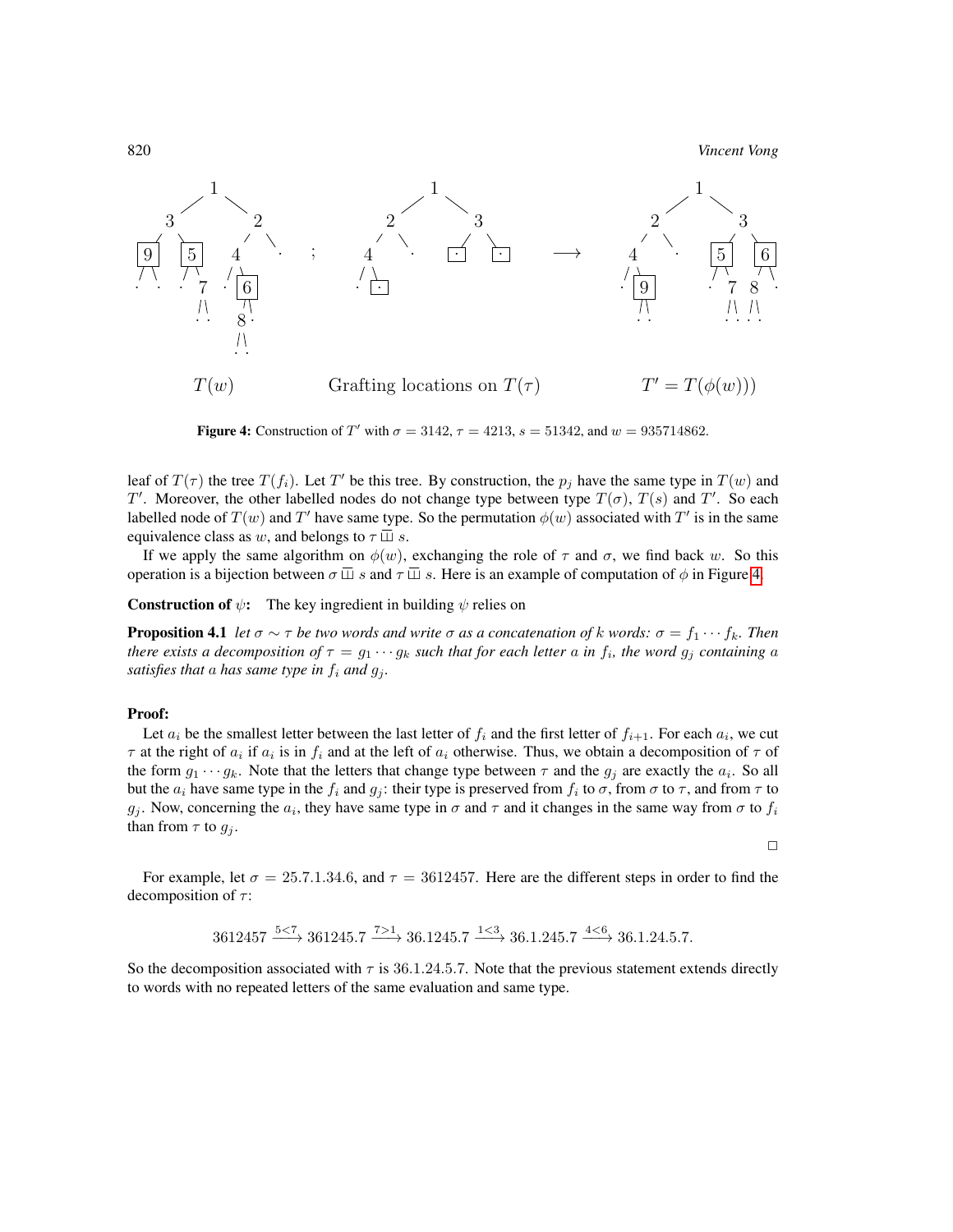Let us now build the bijection  $\psi$ . For w in  $s \overline{\sqcup} \sigma$ , we mark the k leaves in  $T(s)$  where there is a graft in order to obtain  $T(w)$ . It corresponds to write  $w = \sigma^{(1)} s_1 \cdots s_m \sigma^{(m+1)}$ , with  $\sigma[m] = \sigma^{(1)} \cdots \sigma^{(m+1)}$ and consider the sequence  $(f_1, \dots, f_k)$  of the non-empty factors among the  $\sigma^{(i)}$  in order. We apply Proposition [4.1](#page-7-1) to  $\sigma[m] = f_1 \cdots f_k$  and  $\tau[m]$  and obtain a decomposition of  $\tau[m] = g_1 \cdots g_k$ . Define  $T'$ as the tree obtained by grafting  $T(q_i)$  at the *i*-th marked leaf of  $T(s)$ . By construction, the labelled nodes in  $T(s)$  are of same type in  $T(w)$  and  $T'$ . Thanks to Proposition [4.1,](#page-7-1) the other labelled nodes have also same type. So, by reading T' in infix order we obtain a word  $\psi(w)$  in  $s \square \tau$ , which has same type as w.

Note that if we apply this algorithm on  $\psi(w)$ , exchanging the role of  $\sigma$  and  $\tau$ , we find back w. So  $\psi$  is a bijection.

Here is an example of computation of  $\psi$ , with  $\sigma = 4132$ ,  $\tau = 3214$ ,  $s = 51243$ , and  $w = 591682437$ in  $s \overline{\sqcup} \sigma$ . The word w gives the following factorization for  $\sigma$ : 4.13.2. Then we factorize  $\tau$  as:

$$
3214 \xrightarrow{4>1} 321.4 \xrightarrow{3>2} 3.21.4.
$$

So we have the following grafting locations in  $T(s)$  and finally the tree  $T'$ :



The definitions of both  $\phi$  and  $\psi$  then proves

Theorem 4.1 *The quotient of FQSym by (P, V, Dr, Dd) is well-defined.*

#### *4.2.2 The other cases*

The case (P, V, Dr  $\cup$  Dd) where we consider having the same peaks and valleys is also a well-defined quotient algebra of **FQSym**. Indeed, in terms of trees, the equivalence concerns nodes having the same number of children which are leaves. So in order to build  $\phi$ , instead of considering how to graft to the left or to the right, we just graft where it is possible. In order to build  $\psi$ , we also adapt the factorization: we just cut at the only possible place in order to change the type of a letter.

The other cases studied in the previous part do not give any quotient algebra except (P ∪ Dr, V ∪ Dd) and (P ∪ Dd, V ∪ Dr). These cases give back an already known quotient algebra defined in [\[5\]](#page-11-11).

Let us give some counter-examples for the other cases. In the cases where peaks and valleys are identified, shuffling by 1 on the right does not preserve the statistics. For example, if we take  $\sigma = 2746351$ and  $\tau = 2756341$ , the words  $w = 27563481$  and  $w' = 27563841$  are in  $\tau \overline{\perp}$  1, and 4 is a double rise in w and a double descent in w', whereas 4 is always a valley in the elements of  $\sigma \Box$  1. So the only case where peaks and valleys are identified and where the quotient is well-defined is where all four statistics are identified, that is the case where all elements of  $\mathfrak{S}_n$  are in the same class, a rather uninteresting case. For (P ∪ Dr, V, Dd) and (V, P ∪ Dr ∪ Dd), consider  $\sigma = 45312$  and  $\tau = 53124$ . They are in the same class for these two quotients. The permutation  $w = 645312$  is in  $\sigma \overline{\sqcup} 1$ , and 4 is a valley. But 4 cannot be a valley in the element of  $\tau \overline{\sqcup} 1$ . All other cases are equivalent to the previous ones, up to reversal of the alphabet or mirror image of words.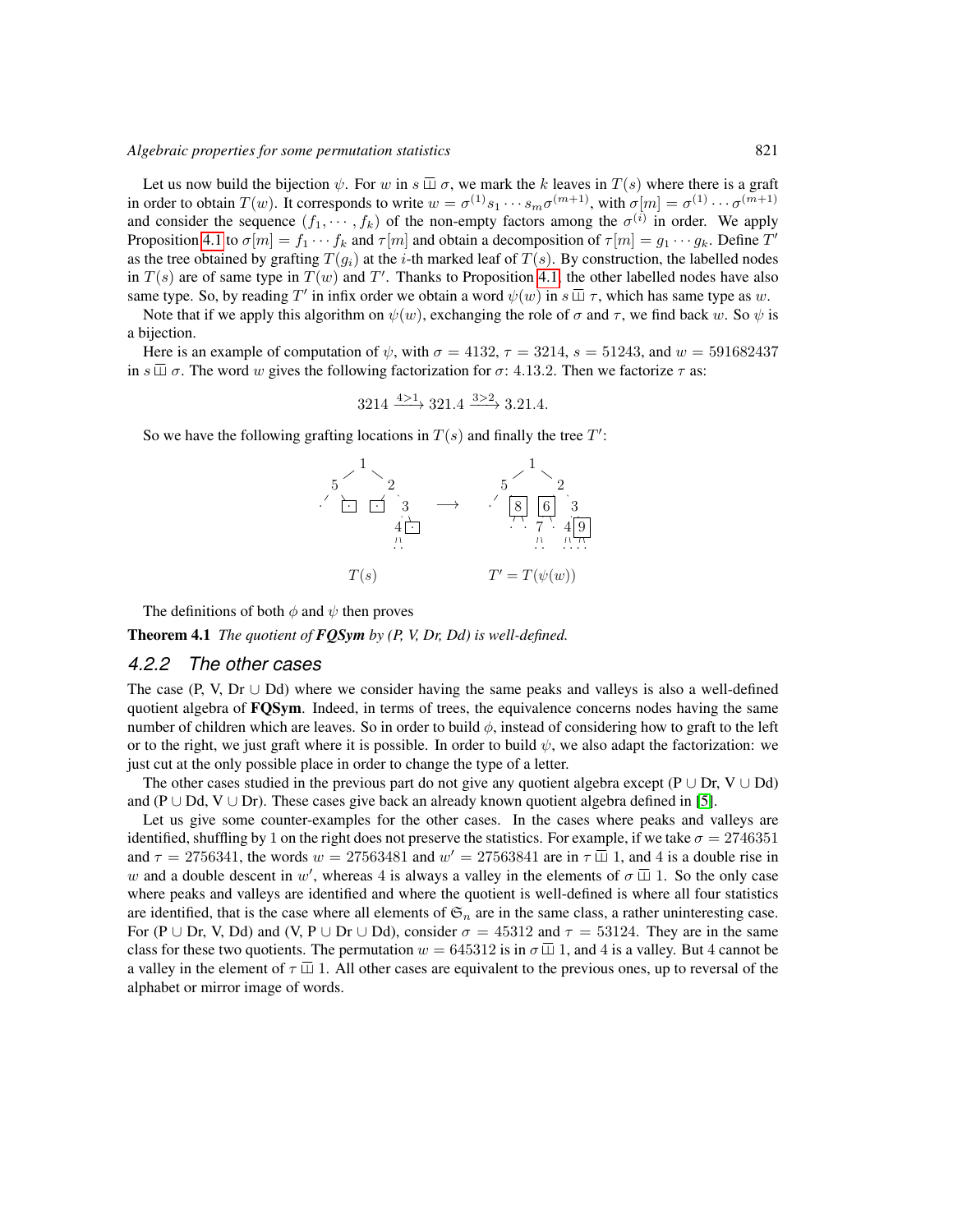## 5 The quotient algebras are all free

After proving that some quotients are well-defined algebras, let us now prove that these quotients are all free. To this aim, we give an isomorphism between a free subalgebra (denoted by B) of FQSym and a quotient (denoted by C) having the same sequence of dimensions. We denote by  $p$  the projection onto C. The strategy is the following: we consider a basis B of **B** and show that the family  $(p(b))_{b\in\mathbf{B}}$  spans C. Since in our case we know a basis C of C, we then show that the matrix of  $p(B)$  in the basis C is invertible. So B and C are isomorphic as algebras.

## *5.1 The quotient of FQSym by (P, V, Dr, Dd)*

In this Section, we take  $\mathbf{B} = \mathbf{PBT}$  (for more details about  $\mathbf{PBT}$ , see [\[10\]](#page-11-12)),  $\mathbf{C} = \mathbf{FQSym}/(P, V, Dr, Dd)$ . The projection p is the quotient from **FOSym** onto C. Let us denote by  $\mathfrak{R} = {\sigma \in \mathfrak{S}}{\sigma}$  avoiding 312. Thanks to [\[3\]](#page-11-8), a basis of C is given by  $(p(\mathbf{F}_{\sigma}))_{\sigma \in \mathfrak{R}}$ . We order this family by the inverse lexicographic order, and denote it by C.

Recall ([\[6\]](#page-11-4)) that the **E** basis of **PBT** is given by  $\mathbf{E}_{\sigma} = \sum_{\tau \geq p_{\sigma}} \mathbf{F}_{\tau}$ , for  $\sigma \in \mathcal{R}$ , where  $\geq_P$  is the order of the right permutohedron. We denote by  $B$  this family ordered by the inverse lexicographic order. Note that PBT and C have the same sequence of dimensions, which is the Catalan sequence. Moreover, the algebra PBT is free since a family of independent algebraic generators is given by the  $\mathbf{E}_{\sigma}$  with  $\sigma$  in  $\mathfrak{R}$ , and ending by 1. Let  $\sigma$  be in  $\mathfrak{R}$ . We have:

$$
p(\mathbf{E}_{\sigma}) = \sum_{\tau \geq p\sigma} p(\mathbf{F}_{\tau}) = \sum_{s \in \mathfrak{R}} c_s^{(\sigma)} p(\mathbf{F}_s), \text{ where } c_s^{(\sigma)} = |\{\tau \geq p \sigma | \tau \sim s\}|. \tag{5}
$$

Let us admit temporarily the following Proposition.

<span id="page-9-0"></span>**Proposition 5.1** Let  $\sigma$  be in  $\Re$ . If  $\tau$  satisfies  $\sigma \leq_P \tau$ , then the element  $\tau'$  in  $\Re$  which has the same four *statistics as*  $\tau$  *satisfies*  $\sigma \leq_{lex} \tau'$ .

Thanks to Proposition [5.1,](#page-9-0) for s and  $\sigma$  in  $\Re$ ,  $c_s^{(\sigma)} = 0$  if  $s \lt_{lex} \sigma$ . Morever,  $c_{\sigma}^{(\sigma)} \ge 1$ . So the matrix of  $p(B)$  in the basis C is upper triangular with non zero coefficients on the diagonal. So  $p(B)$  is a basis of C, and PBT is isomorphic to C. In particular, C is free.

Let us prove a slightly more general case than Proposition [5.1.](#page-9-0) Before stating the result, we first need some notations. Denote by  $\mathfrak X$  the set of words appearing during the execution of the Françon-Viennot algorithm. It is the set of words that are obtained by inserting some  $\infty$  inside permutations, no two  $\infty$ consecutive. Let  $\mathfrak{X}_n$  be the subset of  $\mathfrak X$  where the permutation is in  $\mathfrak{S}_n$ . Given such an element, working backwards, one easily checks that there is only one way to apply the Françon-Viennot algorithm to get it.

Therefore, given  $\tau \in \mathfrak{X}_n$ , we define two elements:  $p(\tau) \in \mathfrak{S}_n$  obtained from  $\tau$  by erasing the  $\infty$  letters and  $r(\tau)$  obtained by doing the same replacements in the Françon-Viennot algorithm as to obtain  $\tau$  but always on the *first*  $\infty$  sign. Note that in the case where there are no  $\infty$  in  $\tau$ , this algorithm produces the element of the class of  $\tau$  avoiding 312 as already proven by Françon and Viennot. We have:

**Proposition 5.2** *Let*  $\sigma \in \mathfrak{S}_n$  *avoiding* 312 *and*  $w \in \mathfrak{X}_n$  *containing at least one*  $\infty$ *, such that*  $\sigma \leq_P p(w)$ *. Then*  $\sigma \infty \leq_{lex} r(w)$ *.* 

**Proof:** We make the proof by induction on n. For  $n = 1$ , it is obvious.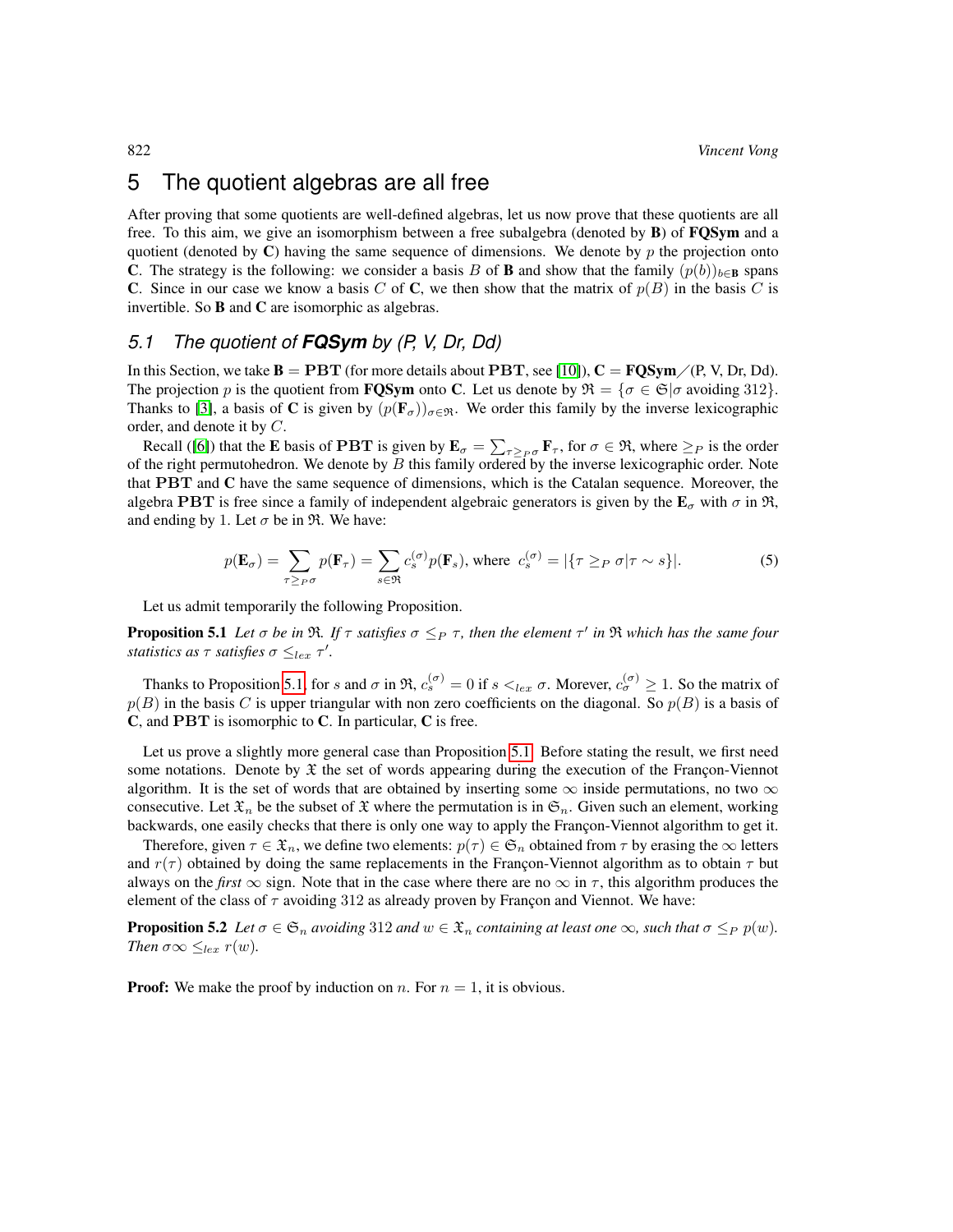Assume that the property holds for all such elements of  $\mathfrak{S}_k$  with  $k \leq n-1$ . Let  $\sigma \in \mathfrak{S}_n$  and in  $\mathfrak{R}$ . Let w be a word satisfying the statement and let i be the position of 1 in  $\sigma$ .

Since  $\sigma$  avoids 312,  $\sigma = \sigma_1 1 \sigma_2$  where  $\sigma_1$  is a permutation of  $\{2, \ldots, i\}$ .

If  $i = n$ ,  $\sigma$  ends with 1, so does  $p(w)$ , and so does  $p(w')$ . Then the property comes by induction on the longest prefixes of  $\sigma$  and w not containing 1.

Otherwise, let us consider the words  $\sigma(i)$  and  $w(i)$  obtained by stopping the algorithm after only i steps instead of n. Then  $\sigma(i) = \sigma(1)\infty$ . Since  $\sigma \leq_P p(w)$ , we have  $\sigma(1 \leq_P p(w_{(i)})$ . So the induction hypothesis applies and  $\sigma_{(i)} \leq_{\text{lex}} r(w_{(i)})$ .

If the inequality is strict, then since the  $\infty$  in the prefix of size i of  $r(w_{(i)})$  are only replaced by letters greater than i, we deduce that  $\sigma(i) \leq |ex r(w_n) = r(w)$ , and then  $\sigma \infty \leq |ex r(w)|$ . Otherwise, the induction applies on the longest suffixes of  $\sigma$  and w not containing 1 and the result follows. applies on the longest suffixes of  $\sigma$  and  $w$  not containing 1 and the result follows.

## *5.2 The quotient of FQSym by (P, V, Dr* ∪ *Dd)*

In this Section, ∼ represents the equivalence of permutations having the same peaks and valleys. Let us denote by  $\mathfrak D$  the permutations in  $\mathfrak R$  without double rise. Then  $(p(\mathbf{F}_\sigma))_{\sigma\in\mathfrak D}$  is a basis of  $\mathbf C = \mathbf FQ\mathbf{Sym}/(P, V, Dr \cup Dd)$ . Let us order this by the inverse lexicographic order, and denote this basis by  $C$ . In that case, let  $\bf{B}$  be the subalgebra generated by the family  $(E_{\sigma})_{\sigma \in \mathfrak{D}}$ . Note that this algebra has the same sequence of dimensions as C. Moreover, B is free, and a family of independent algebraic generators is given by the  $E_{\sigma}$ , with  $\sigma$  in D, and ending by 1.

In order to prove that the family  $p(B)$  is free on C, we will use similar arguments as in the case  $\text{FQSym}/(\text{P}, \text{V}, \text{Dr}, \text{Dd}).$ 

<span id="page-10-0"></span>**Proposition 5.3** *Let*  $\sigma$  *be in*  $\mathfrak{R}$ *. If*  $\tau$  *is in*  $\mathfrak{R}$ *, equivalent to*  $\sigma$  *for* (*P, V, Dr*  $\cup$  *Dd*)*, and its set of double rises strictly contains the set of double rises of*  $\sigma$ *, then*  $\tau \leq_{lex} \sigma$ *.* 

#### Proof:

Let  $\sigma$  and  $\tau$  be two permutations satisfying the hypothesis. Let k be the smallest integer such that k is a double rise of  $\tau$ , and a double descent of  $\sigma$  (since the inclusion of double rises set is strict, such a k exists). Since  $\sigma$  and  $\tau$  are in  $\Re$ , we have:  $\sigma_{(k-1)} = \tau_{(k-1)} = u \infty v$  where u is a word without  $\infty$ . So, if we apply the k-th step of the construction of Françon-Viennot, we have:  $\sigma_{(k)} = u \infty k v$ , and  $\tau_{(k)} = u k \infty v$ . Since the first  $\infty$  in  $\sigma_{(k)}$  will be replaced by a letter greater than k, we have  $\tau \leq_{lex} \sigma$ .

 $\Box$ 

Let us denote by  $c_{\sigma}^{\tau}$  the number  $|\{s \geq_P \sigma | s \sim \tau\}|$ . From Proposition [5.3,](#page-10-0) we have that if  $\sigma$  and  $\tau$  are in  $\mathfrak{D}$ , and  $\sigma >_{lex} \tau$ , then  $c^{\tau}_{\sigma}$  is equal to zero. The  $c^{\sigma}_{\sigma}$  are strictly positive, so **C** is a free algebra.

## *5.3 The quotients of FQSym by (P* ∪ *Dr, V* ∪ *Dd) or (P* ∪ *Dd, V* ∪ *Dr)*

Thanks to the involutions, these two quotient sets are isomorphic. Note that the equivalence relation (P ∪ Dr, V ∪ Dd) amounts to having the same descent bottoms set, so, hence up to a simple involution, having the same Genocchi set which is the set (see [\[5\]](#page-11-11)). Thus  $\text{FGSym}/(P \cup Dd, V \cup Dr)$  is isomorphic to NCSF, and so is free.